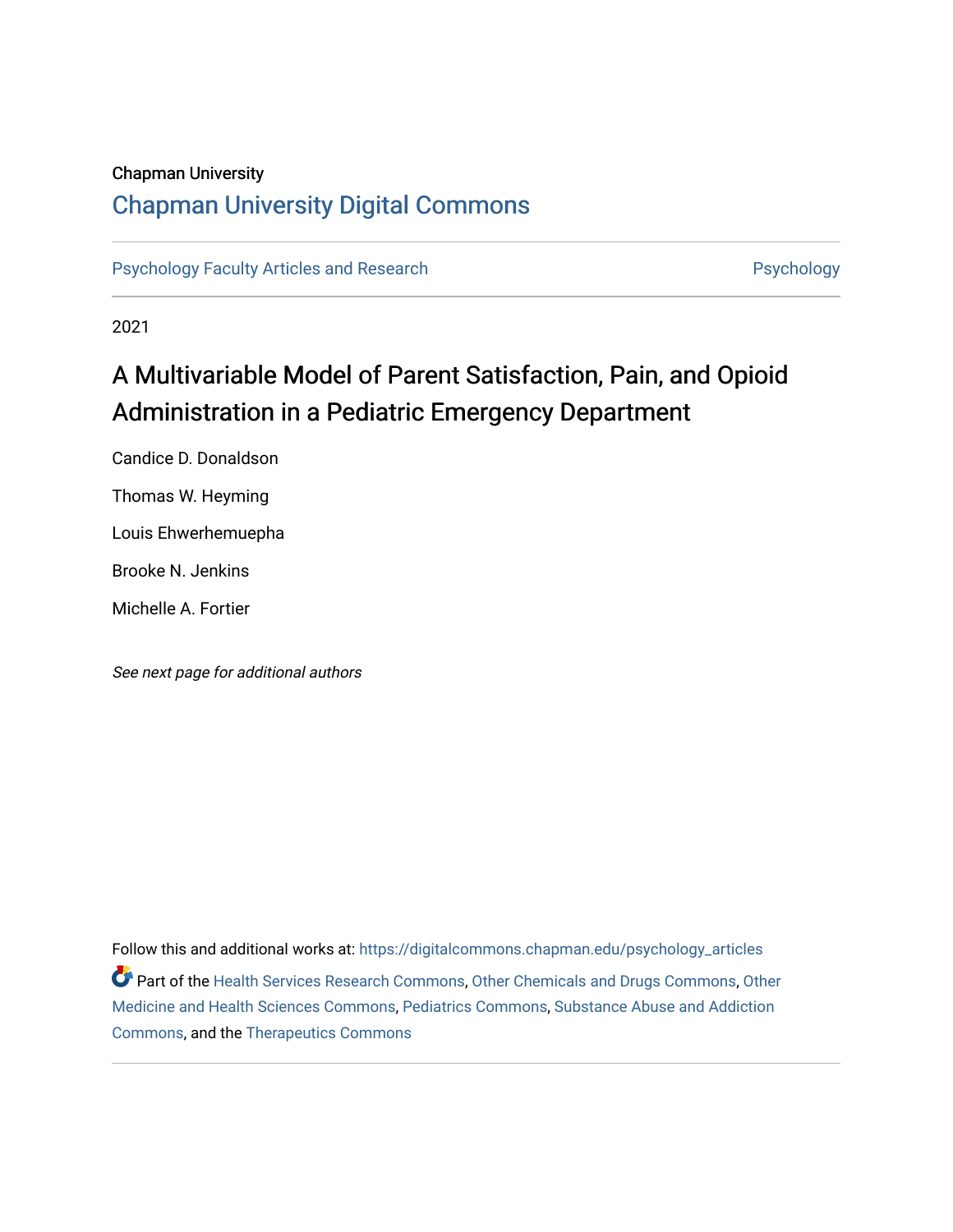# A Multivariable Model of Parent Satisfaction, Pain, and Opioid Administration in a Pediatric Emergency Department

#### **Comments**

This article was originally published in Western Journal of Emergency Medicine: Integrating Emergency Care with Population Health, volume 22, issue 5, in 2021. <https://doi.org/10.5811/westjem.2021.6.51054>

# Creative Commons License<br>  $\bigcirc$  0



This work is licensed under a [Creative Commons Attribution 4.0 License](https://creativecommons.org/licenses/by/4.0/).

Copyright The authors

#### Authors

Candice D. Donaldson, Thomas W. Heyming, Louis Ehwerhemuepha, Brooke N. Jenkins, Michelle A. Fortier, William Feaster, and Zeev N. Kain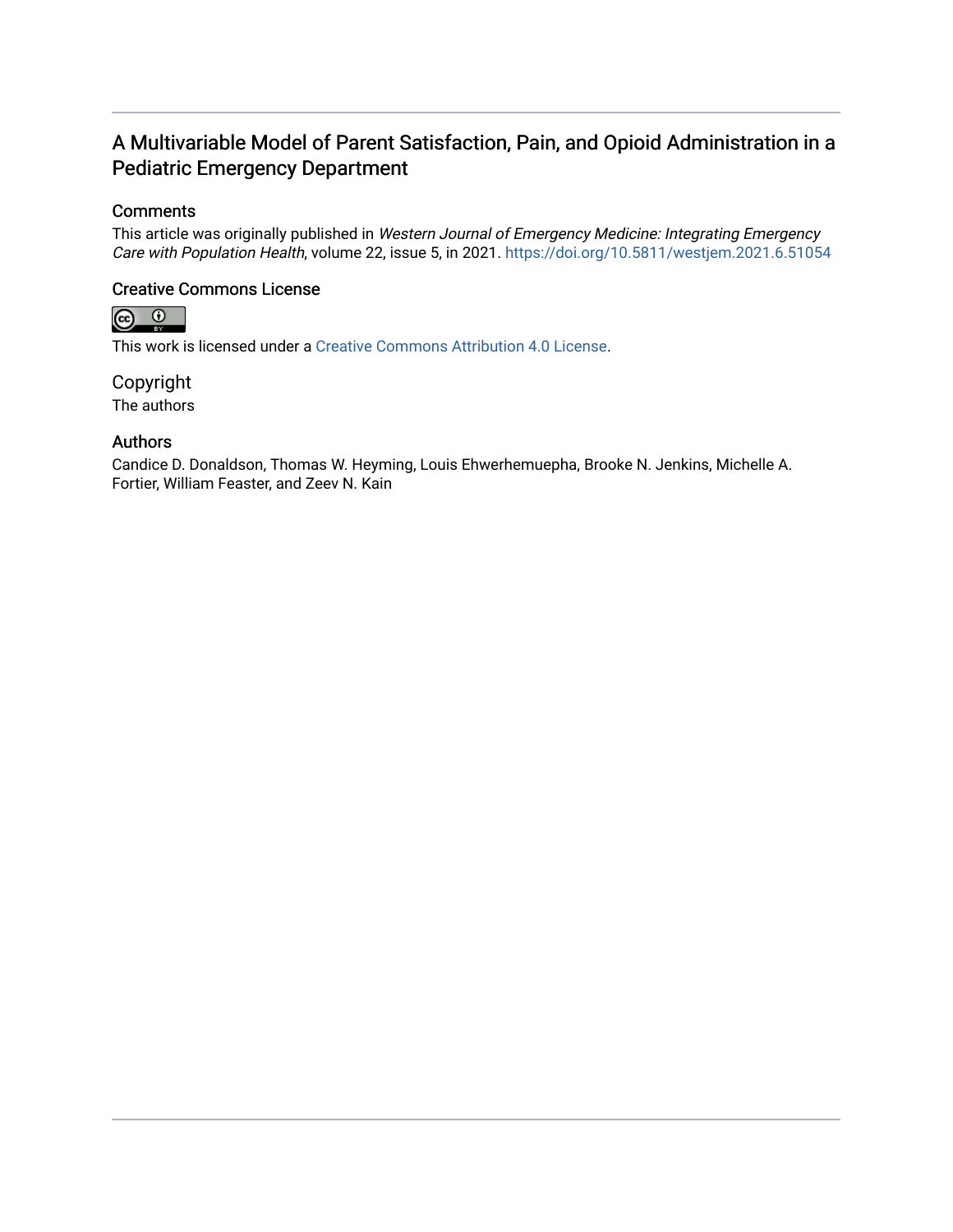# **A Multivariable Model of Parent Satisfaction, Pain, and Opioid Administration in a Pediatric Emergency Department**

**Candice D. Donaldson, PhD\***† **Theodore W. Heyming, MD**‡ **Louis Ehwerhemuepha, PhD**‡ **Brooke N. Jenkins, PhD\***†§ **Michelle A. Fortier, PhD**†‡¶§ **William Feaster, MD**‡ **Zeev N. Kain, MD**†§‡||

Chapman University, Department of Psychology, Orange, California \* University of California, Irvine, Center on Stress & Health, Orange, California † Children's Hospital of Orange County, Orange, California ‡  $§$ University of California, Irvine, Department of Anesthesiology and Perioperative Care, Orange, California University of California, Irvine, Sue & Bill Gross School of Nursing, Irvine, California ¶ Yale Child Study Center, Yale University, New Haven, Connecticut ||

*Section Editor:* Gentry Wilkerson, MD Submission history: Submitted January 13, 2021; Revision received May 28, 2021; Accepted June 11, 2021 Electronically published September 2, 2021 Full text available through open access at http://escholarship.org/uc/uciem\_westjem DOI: 10.5811/westjem.2021.6.51054

**Introduction:** Children and adolescents are not impervious to the unprecedented epidemic of opioid misuse in the United States. In 2016 more than 88,000 adolescents between the ages of 12–17 reported misusing opioid medication, and evidence suggests that there has been a rise in opioidrelated mortality for pediatric patients. A major source of prescribed opioids for the treatment of pain is the emergency department (ED). The current study sought to assess the complex relationship between opioid administration, pain severity, and parent satisfaction with children's care in a pediatric ED.

**Methods:** We examined data from a tertiary pediatric care facility. A health survey questionnaire was administered after ED discharge to capture the outcome of parental likelihood of providing a positive facility rating. We abstracted patient demographic, clinical, and top diagnostic information using electronic health records. Data were merged and multivariable models were constructed.

**Results:** We collected data from 15,895 pediatric patients between the ages of 0–17 years (mean = 6.69; standard deviation = 5.19) and their parents. Approximately 786 (4.94%) patients were administered an opioid; 8212 (51.70%) were administered a non-opioid analgesic; and 3966 (24.95%) expressed clinically significant pain (pain score  $\geq$  = 4). Results of a multivariable regression analysis from these pediatric patients revealed a three-way interaction of age, pain severity, and opioid administration (odds ratio 1.022, 95% confidence interval, 1.006, 1.038, P = 0.007). Our findings suggest that opioid administration negatively impacted parent satisfaction of older adolescent patients in milder pain who were administered an opioid analgesic, but positively influenced the satisfaction scores of parents of younger children who were administered opioids. When pain levels were severe, the relationship between age and patient experience was not statistically significant.

**Conclusion:** This investigation highlights the complexity of the relationship between opioid administration, pain severity, and satisfaction, and suggests that the impact of opioid administration on parent satisfaction is a function of the age of the child. [West J Emerg Med. 2020;21(5)1167–1175.]

#### **INTRODUCTION Background**

The United States is currently experiencing an unprecedented opioid crisis. More than 47,000 people die from an opioid-related overdose each year,<sup>1</sup> and the annual economic burden is estimated to be \$504 billion.2 Children and adolescents are not impervious to this epidemic. In 2016 alone, more than 88,000 adolescents between the ages of 12–17 years reported misusing opioid medications, making opioids the second most commonly abused illicit substance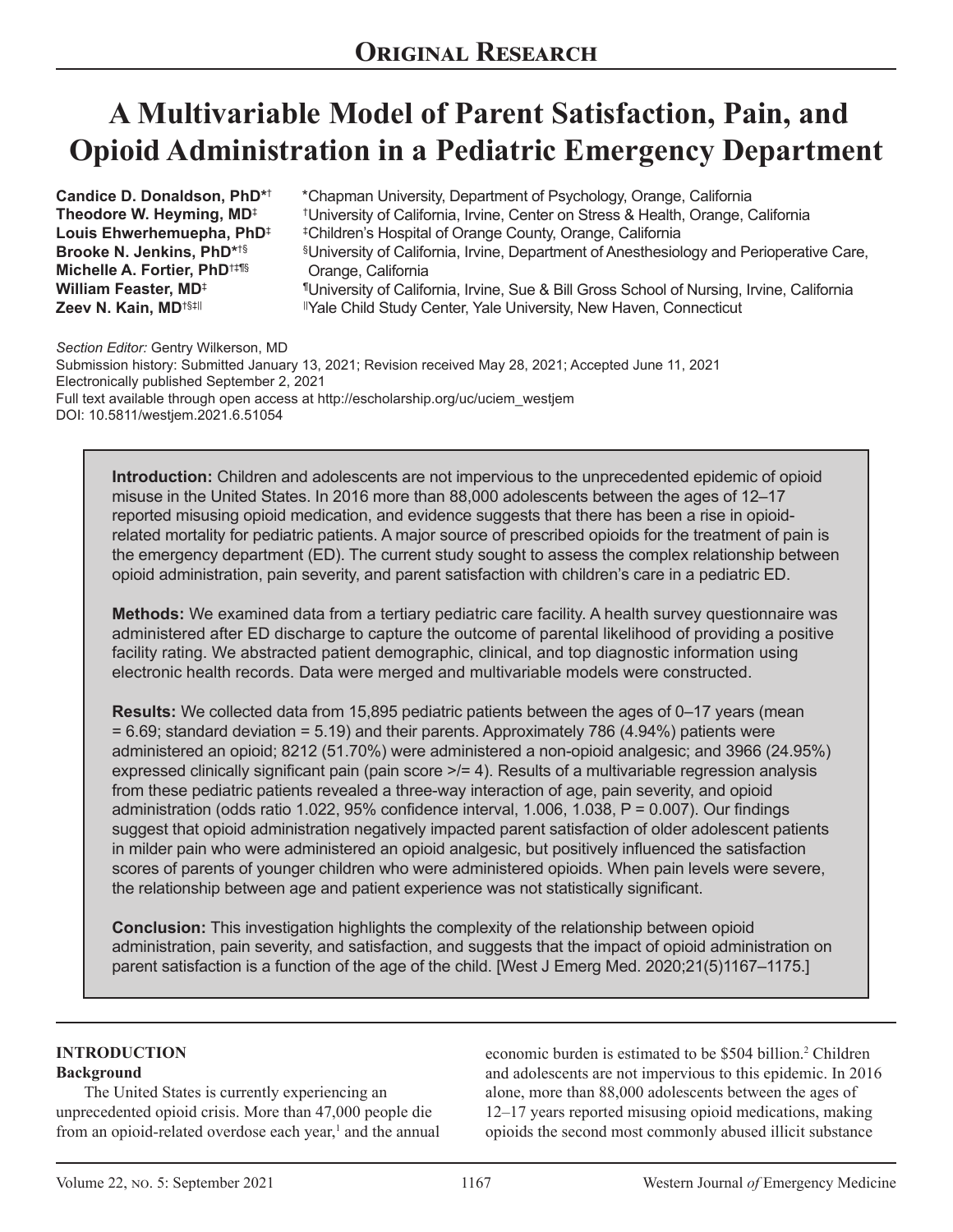in the US.3 Physician prescribing is argued to be one driver of the opioid crisis.4 One major source of prescribed opioids is the emergency department  $(ED)$ ,<sup>5</sup> with the treatment of pain identified as the most common reason for ED visits.<sup>6,7</sup> Specifically, guidelines<sup>8</sup> focused on improving the pain management of pediatric patients and reducing the undertreatment of pain in children with a variety of painful conditions<sup>9</sup> may have influenced the increase in opioid prescriptions to children and adolescents.

#### **Importance**

With a rising emphasis on patient-centered care, concerns over patient satisfaction may be one contributor to the increased opioid prescribing rates observed in the ED.10 Patient satisfaction is an important tool for assessing quality of care, and with the widespread availability of several commercially available surveys that capture patient experience, results of these questionnaires can now impact a facility's reputation and profits. As a result, physicians may fear that insufficiently treating pain could lead to decreased patient satisfaction, which would contribute to the continued opioid prescribing habits of these providers.<sup>11</sup> Research on the relationship between patient satisfaction and pain management in adult populations is mixed. Some studies have determined that analgesic administration does not correlate with patient satisfaction,<sup>12,13</sup> whereas, a significant link between pain management and quality of care has been shown in other investigations.<sup>14-16</sup>

Studies examining this correlation in pediatric samples have received little attention,<sup>17,18</sup> and there is an absence of research that addresses potential statistical interactions between pain severity and the administration of opioids in relation to patient satisfaction in one multivariable model. Margaret and associates found that pain resolution was associated with higher satisfaction; however, differences based on analgesic administration were not assessed.<sup>18</sup> Similarly, Locke and colleagues showed that patients indicating their pain was controlled were more satisfied with their ED experience. But analgesic use was not examined in this investigation.17 Finally, given the great developmental differences among children ages 0–17 it is necessary to assess how the association between pain and opioid prescribing impacts satisfaction at different age levels.

#### **Goals of This Investigation**

The relationship between opioid administration, pain severity, and parent satisfaction (as a proxy of patient satisfaction) is complex and should be assessed using a multivariable analysis that simultaneously considers the impact of both analgesic administration and pain on parent satisfaction. Research that assesses only the role of either pain or opioid use, without including both, will fail to fully capture the complex contribution of opioid administration on perceived quality of care. Therefore, our goal was to determine the influence of opioid analgesic administration on

#### *Population Health Research Capsule*

What do we already know about this issue? *In adults, research has identified a significant association between pain management and patient satisfaction; however, this relationship is understudied in pediatric populations.*

What was the research question? *We assessed statistical interactions between age, pain, and the prescription of opioids in relation to parental satisfaction with care.*

What was the major finding of the study? *Parents of older patients were dissatisfied with their care when their child was prescribed opioids to treat a milder pain condition.*

How does this improve population health? *Findings suggest that physicians should consider pediatric patient pain level and age when deciding whether to prescribe an opioid medication.* 

parent satisfaction for pediatric patients discharged from the ED, and to assess whether the pain management-satisfaction relationship was impacted by demographic, clinical, and diagnostic factors.

#### **METHODS**

#### **Study Design and Setting**

The current study involved a retrospective cohort analysis of parent satisfaction with analgesia administration in the ED. We collected encounter data between May 2018–June 2019 from children who underwent treatment in a pediatric ED in a tertiary children's hospital. This data source included demographic and clinical variables from an electronic health record (EHR) system and parent satisfaction data that we assessed using a NRC Health survey questionnaire (National Research Corporation, Markham, Ontario, Canada). In total, the parents of 85,804 ED patients began to answer survey questions, and of these 24,761 respondents completed the survey, representing a response rate of 28.9%. All survey data collection methods were approved by the hospital's institutional review board.

#### **Selection of Participants**

The health questionnaire was sent to all parents after discharge from the ED facility. We linked the EHR data and survey responses using unique encounter identifiers present in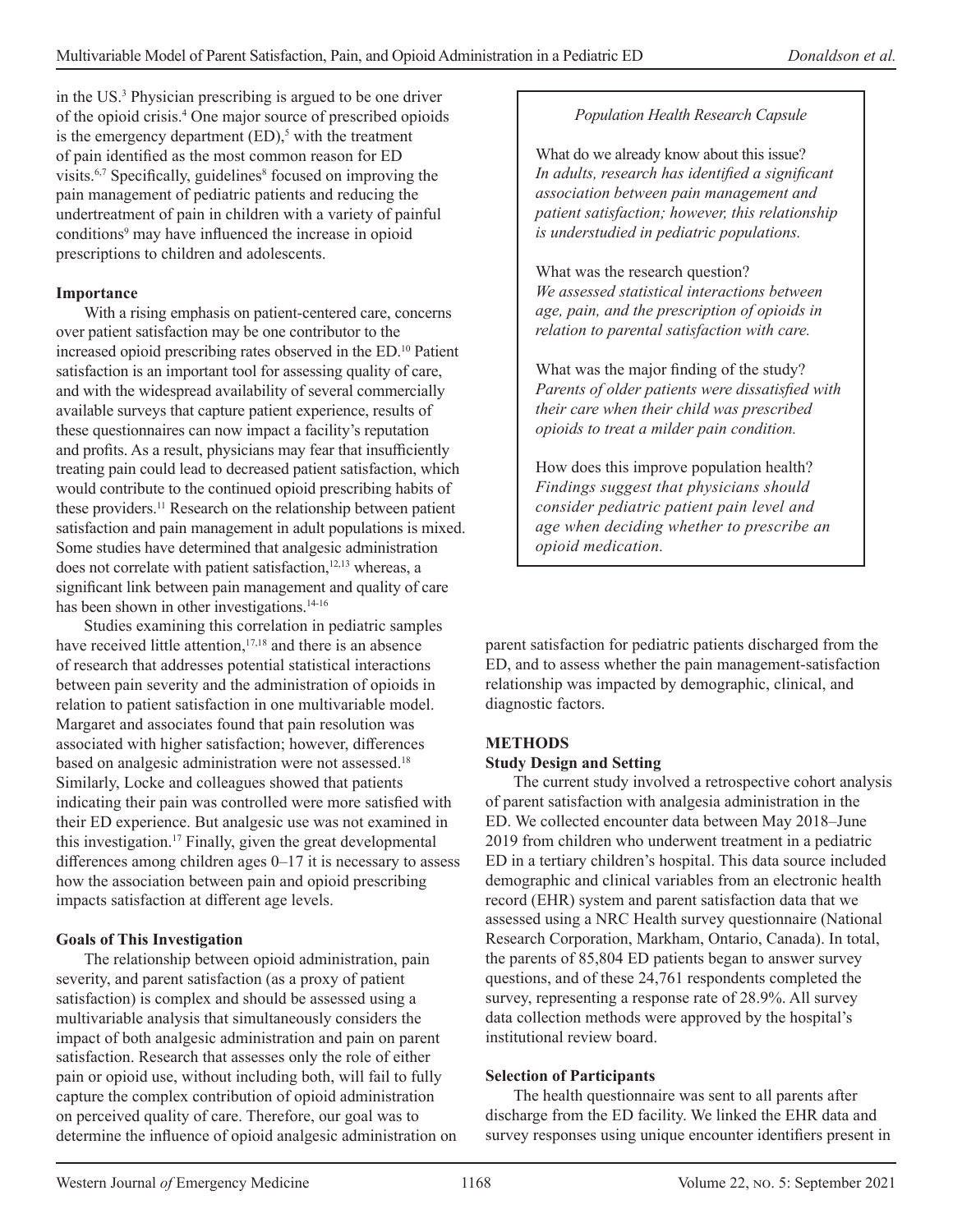both data sources. Inclusion criteria were as follows: treated in the ED; being < 18 years; and with an ED stay of 12 hours or less. Because we aimed to assess differences in opioid prescribing for patients without cancer-associated chronic pain or a neoplasm diagnosis we excluded from the analysis International Classification of Diseases, 9<sup>th</sup> and 10<sup>th</sup> revisions, (ICD-9 and ICD-10) codes C00 through D49;  $n = 59$ .<sup>19,20</sup>

## **Measurements**

Patient age, ethnicity, gender, low-income insurance status (Medicare/Medi-Cal),\* Emergency Severity Index score, length of stay (ranging from 16–716 minutes), and level of pain were abstracted from the EHR. Pain severity ranged from 0 (*no pain*) to 10 (*severe pain*), and was conceptualized as the maximum pain score recorded during the patient's stay using developmentally and situationally appropriate measurement tools (ie, the Neonatal Pain, Agitation and Sedation scale; the Faces, Legs, Activity, Cry, Consolability behavioral pain scale; the faces pain scale, and numeric rating scale). Following the guidelines of Fortier et al,<sup>21</sup> a pain score equal to or greater than 4 was determined to be clinically significant.

Patient analgesic records during the ED visit were also obtained from the EHR. Specifically, we assessed information on whether the patient was administered an opioid (eg, codeine, hydrocodone, hydromorphone, meperidine, sufentanil, fentanyl, morphine, oxycodone, remifentanil, nalbuphine, methadone, tramadol) and/or non-opioid analgesic (eg, ibuprofen, acetaminophen, naproxen, gabapentin, pregabalin, celecoxib, and triptan). Administered opioids were dispensed during the patient's ED stay and did not refer to after-visit administrations, as information on medications prescribed after the patient's ED stay was not accessible in the EHR system. Top patient medical diagnoses were also retrieved and controlled for using the ICD-9 and ICD-10 revisions (0 = *absence of a diagnosis*, 1 = *presence of a diagnosis*). Diagnoses that captured less than 1% of patients (eg, sickle cell disease) were not controlled for in the analyses. We used responses to the health questionnaire after patient discharge to measure patient experience. Two items assessing satisfaction with pain and discomfort management were examined (ie, "Did the staff do everything they could to help your child with his/her discomfort?"; and "Did the care providers do everything they could to ease your child's discomfort?").

# **Outcome**

We determined parent satisfaction with their child's emergency care using an NRC Health questionnaire item assessed as an indicator of patient satisfaction in prior research.22 Specifically, parents were asked, "Using a number from 0 to 10, where 0 is the worst facility possible and 10 is the best facility possible, how would you rate this emergency department?" A top-box approach was used to recode this item, with a response of "9" or "10" indicating satisfaction with the ED facility (coded as 1 or "*Satisfied*"). All other

responses represented an undesirable facility rating (coded as 0 or "*Not Satisfied*"). This top-box methodology is the standard approach for assessing patient satisfaction in US hospitals that use the Hospital Consumer Assessment of Healthcare Providers and Systems.23-28

# **Analytic Approach**

Bivariate analyses estimated associations between satisfaction with admittance acuity, pain severity, administered analgesics, and the two items assessing pain management experiences. We examined the proportions of patients with positive (*Satisfied*) and negative (*Not Satisfied*) facility rating scores across the levels of each variable. Odds ratios (OR) and chi-square *P-*values were calculated for each association. In addition, we assessed relationships between the two pain and discomfort management survey questions and opioid administration using a chi-square test of association. *P*-values < 0.05 were determined to be statistically significant in the bivariate analyses.

A multivariable logistic regression model was then estimated to assess the relationship between each predictor and the outcome while controlling for all demographic, clinical, survey, and diagnosis variables. Two-way interactions between age, ethnicity, gender, insurance type, acuity score, length of stay, and pain with opioid use were simultaneously estimated. We also assessed three-way interactions between each covariate with pain and opioid use. We removed nonsignificant interaction terms before estimating the final model. A Bonferroni correction was applied to account for the estimation of two models, with  $P \le 0.025$  concluded to be statistically significant in the multivariable analyses.

# **RESULTS**

## **Characteristics of the Study Subjects**

Respondents were 15,895 pediatric patients and their parents. Overall, 11,995 (75.46%) patients provided a positive ED facility rating, meaning that they were satisfied with their visit (providing a score of a 9 or 10 when asked how they would rate the ED facility). Approximately 3966 (24.95%) expressed clinically significant pain (pain score  $\ge$ /= 4; as defined by Fortier et al<sup>21</sup>); 786 (4.94%) patients were administered an opioid; and 8212 (51.70%) were administered a non-opioid analgesic. Additional descriptive information is displayed in Table 1.

## **Main Results**

## *Bivariate Analyses*

Relationships between all key variables with satisfaction are shown in Table 2. Patients with an acuity score of 1 or 2 (Resuscitation/Emergent) were more likely to provide a positive facility rating than patients with an acuity score of 3 (Urgent) or  $4/5$  (Less Urgent/Non-Urgent;  $P = 0.002$ ). Patients expressing more severe pain severities (*P* < 0.001) and those who were administered opioid analgesics  $(P = 0.018)$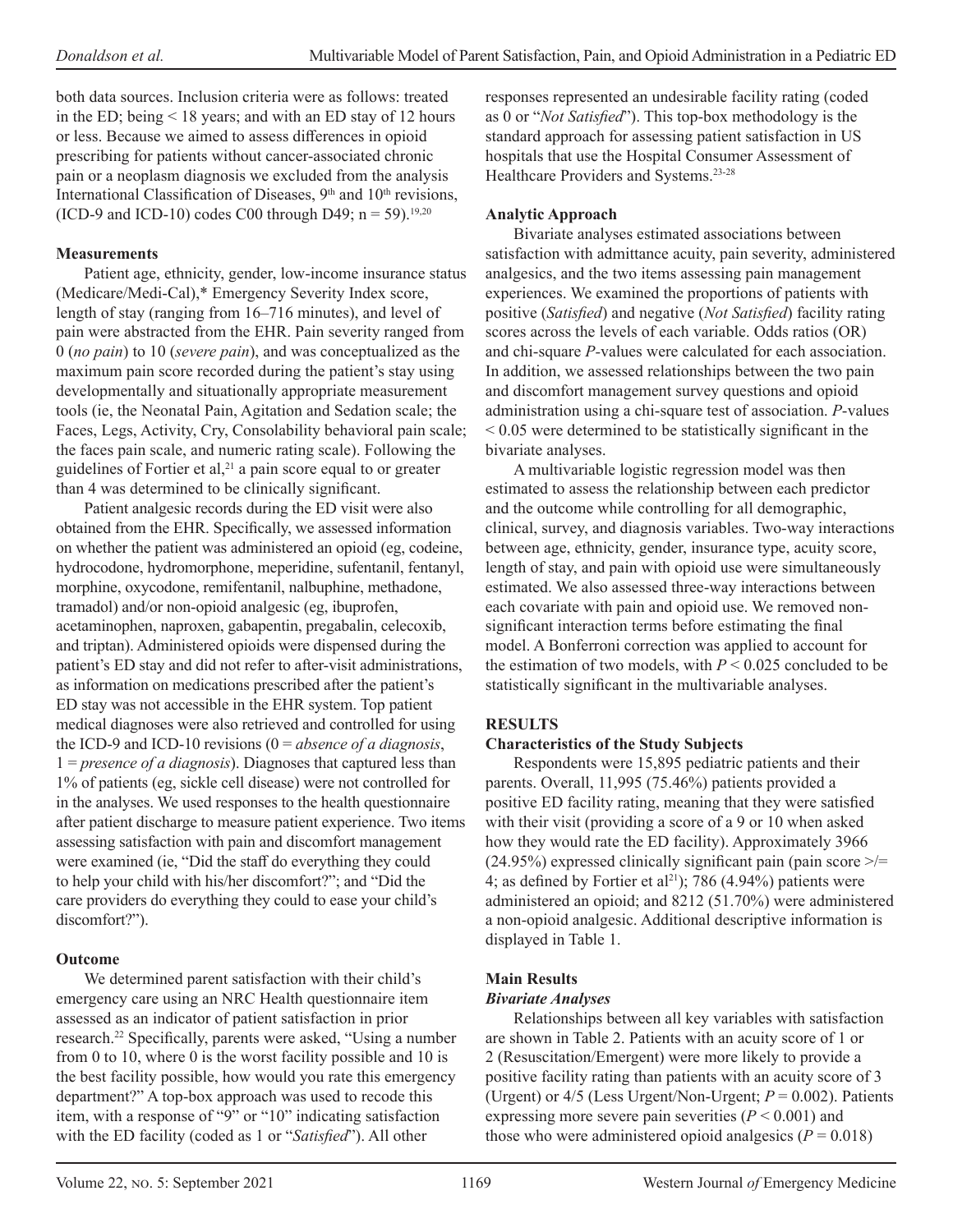#### **Table 1.** Pediatric patient sample characteristics (N = 15,895).

| Demographic and Clincal Predictors                                                                                                  |                 |
|-------------------------------------------------------------------------------------------------------------------------------------|-----------------|
| Age                                                                                                                                 |                 |
| Range                                                                                                                               | $0 - 17$ years  |
| M(SD)                                                                                                                               | 6.69(5.19)      |
| Ethnicity                                                                                                                           |                 |
| Hispanic                                                                                                                            | 5,786 (63.60%)  |
| Non-Hispanic                                                                                                                        | 10,109 (36.40%) |
| Sex                                                                                                                                 |                 |
| Male                                                                                                                                | 8,494 (53.44%)  |
| Female                                                                                                                              | 7,401 (46.56%)  |
| Low-income insurance (medicare/medi-cal)                                                                                            |                 |
| No                                                                                                                                  | 4,419 (27.80%)  |
| Yes                                                                                                                                 | 11,476 (72.20%) |
| <b>Acuity Score</b>                                                                                                                 |                 |
| 1/2 (Resuscitation/Emergent)                                                                                                        | 1,192 (7.50%)   |
| 3 (Urgent)                                                                                                                          | 5,516 (34.70%)  |
| 4/5 (Less Urgent/Non-Urgent)                                                                                                        | 9,187 (57.80%)  |
| Length of stay (minutes)                                                                                                            |                 |
| Range                                                                                                                               | $16 - 716$      |
| M(SD)                                                                                                                               | 170.00 (94.85)  |
| Pain severity                                                                                                                       |                 |
| Range                                                                                                                               | $0 - 10$        |
| M(SD)                                                                                                                               | 1.86(2.72)      |
| Administered opioids                                                                                                                |                 |
| No                                                                                                                                  | 15,109 (95.06%) |
| Yes                                                                                                                                 | 786 (4.94%)     |
| Administered non-opioids                                                                                                            |                 |
| <b>No</b>                                                                                                                           | 7,683 (48.30%)  |
| Yes                                                                                                                                 | 8,212 (51.70%)  |
| Top International Classification of Diseases, Ninth/Tenth Revision Diagnoses                                                        |                 |
| Bacterial/viral infections (A00-A99)                                                                                                | 1,149 (7.23%)   |
| Circulatory system diseases (I00-I99)                                                                                               | 159 (1.00%)     |
| Congenital malformations, deformations and chromosomal abnormalities (Q00-Q99)                                                      | 219 (1.38%)     |
| Digestive and genitourinary system diseases (K00-K95, N00-N99)                                                                      | 1,764 (11.10%)  |
| Ear and eye diseases (H00-H59, H60-H95)                                                                                             | 1,351 (8.50%)   |
| Endocrine, nutritional, and metabolic diseases (E00-E89)                                                                            | 253 (1.59%)     |
| Mental and behavioral disorders (F01-F99)                                                                                           | 556 (3.50%)     |
| Diseases of the skin and subcutaneous tissue, musculoskeletal system, and connective tissue (L00-L99, M00-M99)                      | 2,050 (12.90%)  |
| Diseases of the nervous system (G00-G99)                                                                                            | 283 (1.78%)     |
| Diseases of the respiratory system (J00-J99)                                                                                        | 2,956 (18.60%)  |
| Single body region traumatic injuries non-orthopedic (S00-S391)                                                                     | 1,717 (10.80%)  |
| Orthopedic injury (S40-S991)                                                                                                        | 2,273 (14.30%)  |
| Unspecified body regions, poisonings, other consequences of external causes, and all other trauma or injury<br>(T00-T141, T15-T791) | 741 (4.66%)     |

*Note.* Only top medical diagnoses that captured >/= 1% of patients were assessed. *M*, Mean; *SD*, standard deviation.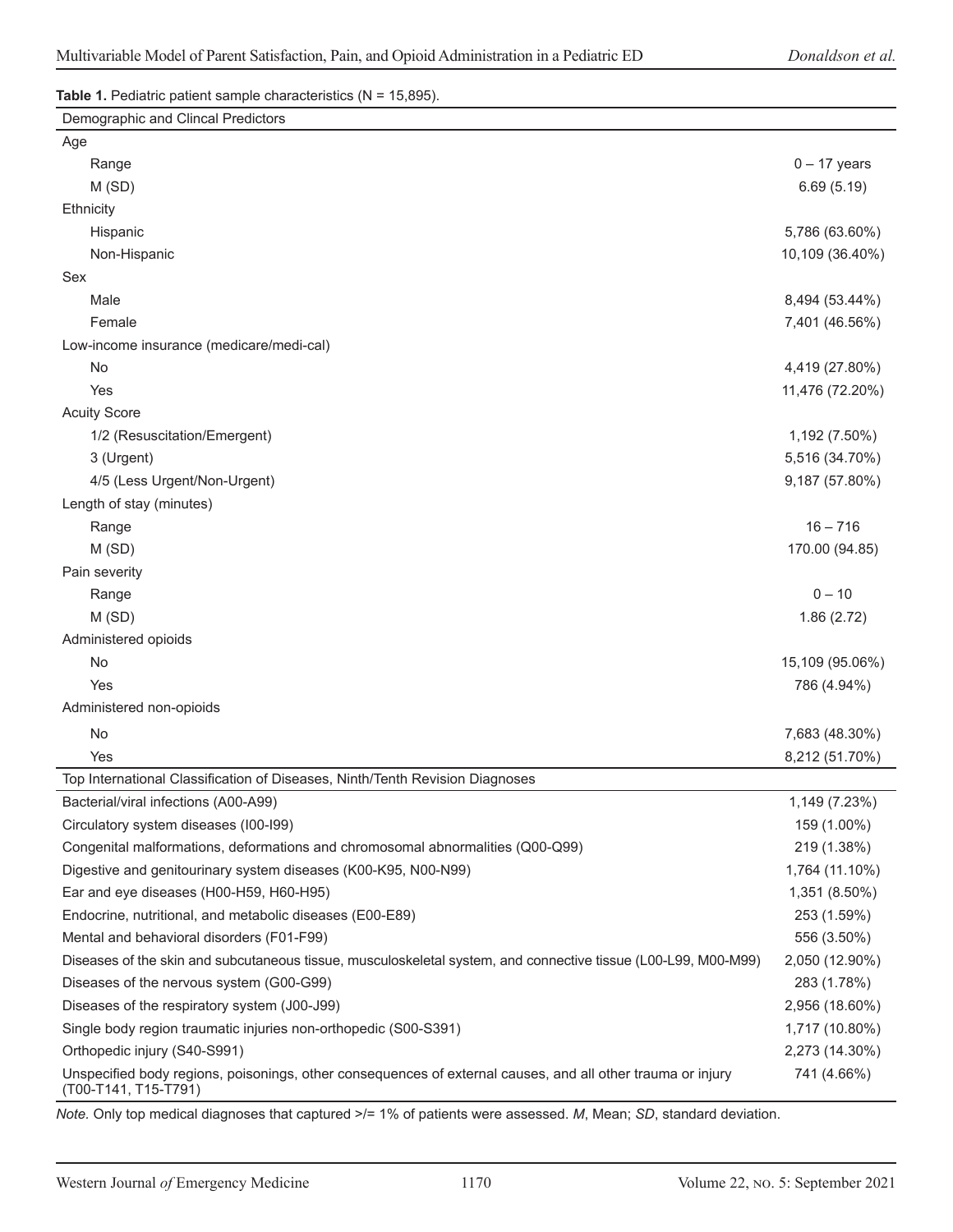were more likely to report they were satisfied with the ED facility. Parents who indicated that the staff and care providers "definitely" did everything they could to help the child with their discomfort were most likely to be satisfied with their patient experience in the ED (both *P*-values < 0.001).

We also assessed associations between the two pain and discomfort management survey items and opioid administration. Parents of patients administered opioids were more likely to indicate that staff "definitely" did everything they could to help with the child's discomfort ( $n = 563$ , 71.60%) than patients who were not given opioids ( $n = 9898$ , 65.50%;  $\chi$ 2 (4) = 14.54, *P* = 0.006). Similarly, compared to parents whose children did not receive an opioid ( $n = 6152$ , 40.70%), those whose child received an opioid analgesic were more likely to indicate that care providers "definitely" did everything they could to ease their child's discomfort ( $n =$ 340, 43.30%,  $\chi$ 2 (4) = 11.52, *P* = 0.021).

#### *Multivariable Analysis*

A multivariable model (see Table 3) controlling for all demographic, clinical, and top diagnosis covariates showed that patients with an acuity score of 1 or 2 (Resuscitation/ Emergent) were more likely to provide a positive ED evaluation than patients with an acuity score of 4/5 (Less Urgent/Non-Urgent;  $P < 0.001$ ). Staying in the ED for a shorter time (ie, shorter length of stay, *P* < 0.001) and being

| administered an opioid analgesic ( $P = 0.007$ ) were both     |
|----------------------------------------------------------------|
| associated with a greater likelihood of indicating a positive  |
| facility rating. Interestingly, the administration of non-     |
| opioid analgesics was not associated with parent satisfaction  |
| $(P = 0.131)$ . Also, parents who reported that staff and care |
| providers "definitely" did everything they could to help the   |
| child manage their discomfort were more likely to be satisfied |
| than parents that responded "Yes, mostly," "Yes, somewhat,"    |
| or "No" (all $P < 0.001$ ).                                    |

We assessed the complex relationships between pain, opioid administration, and parent satisfaction by estimating several interaction terms. Findings revealed a significant three-way interaction of age, pain severity, and opioid administration (Figure 1,  $P = 0.007$ ). To decompose the threeway interaction, simple slopes of the relationship between age and facility rating were estimated and graphed on the pain severity moderator at one standard deviation (SD) below the mean, at the mean, and one SD above the mean for patients who were and were not administered an opioid analgesic during their ED stay.<sup>29</sup> All covariates were controlled for in this model. For patients *not administered* an opioid analgesic, there was no statistically significant relationship between age and facility rating when pain severity was high  $(+1 \text{ SD}; b =$ 0.01, 95% confidence interval [CI], 0.00, 0.03,  $p = 0.08$ ] or moderate (Mean; *b* = 0.03, 95% CI, 0.02, 0.04, *P* = 0.07). However, when pain was mild  $(-1 SD; b = 0.03, 95\% CI, 0.02, 0.01)$ 

| Table 2. Results of bivariate analysis.                                                        |                                  |                                           |                                |                      |                    |  |  |
|------------------------------------------------------------------------------------------------|----------------------------------|-------------------------------------------|--------------------------------|----------------------|--------------------|--|--|
| Variables                                                                                      | Levels                           | <b>Not Satisfied</b><br>$n$ (%) or M (SD) | Satisfied<br>$n$ (%) or M (SD) | Odds Ratio (95% CI)  | Chi-square P-value |  |  |
| <b>Acuity Score</b>                                                                            | 1/2 (Resuscitation/<br>Emergent) | 247 (20.83)                               | 939 (79.17)                    | Reference            |                    |  |  |
|                                                                                                | 3 (Urgent)                       | 1327 (24.07)                              | 4187 (75.93)                   | 0.83(0.711, 0.966)   | $0.002*$           |  |  |
|                                                                                                | 4/5 (Less Urgent/<br>Non-Urgent) | 2326 (25.30)                              | 6869 (74.70)                   | 0.777(0.669, 0.899)  |                    |  |  |
| Pain severity                                                                                  |                                  | 1.73(2.61)                                | 1.91(2.75)                     | 1.026 (1.012, 1.04)  | $< 0.001*$         |  |  |
| Administered<br>opioids                                                                        | No                               | 3735 (24.72)                              | 11374 (75.28)                  | Reference            | $0.018*$           |  |  |
|                                                                                                | Yes                              | 165 (20.99)                               | 621 (79.01)                    | 1.236 (1.04, 1.477)  |                    |  |  |
| Administered non-<br>opioids                                                                   | No                               | 1926 (25.07)                              | 5757 (74.93)                   | Reference            | 0.131              |  |  |
|                                                                                                | Yes                              | 1974 (24.04)                              | 6238 (75.96)                   | 1.057 (0.983, 1.136) |                    |  |  |
| Did the staff do<br>everything they<br>could to help your<br>child with his/her<br>discomfort? | Yes, definitely                  | 1274 (32.67)                              | 9187 (76.59)                   | Reference            |                    |  |  |
|                                                                                                | Yes, mostly                      | 1023 (26.23)                              | 1768 (14.74)                   | 0.240(0.218, 0.264)  |                    |  |  |
|                                                                                                | Yes, somewhat                    | 845 (21.67)                               | 730 (6.09)                     | 0.120(0.107, 0.134)  | $< 0.001*$         |  |  |
|                                                                                                | <b>No</b>                        | 710 (18.21)                               | 146 (1.22)                     | 0.029(0.024, 0.034)  |                    |  |  |
|                                                                                                | Not applicable                   | 48 (1.23)                                 | 164 (1.37)                     | 0.474(0.345, 0.664)  |                    |  |  |
| Did the care<br>providers do<br>everything they<br>could to ease your<br>child's discomfort?   | Yes, definitely                  | 737 (18.90)                               | 5755 (47.98)                   | Reference            |                    |  |  |
|                                                                                                | Yes, mostly                      | 607 (15.56)                               | 1199 (10.00)                   | 0.253(0.223, 0.286)  |                    |  |  |
|                                                                                                | Yes, somewhat                    | 516 (13.23)                               | 458 (3.82)                     | 0.114(0.098, 0.132)  | $< 0.001*$         |  |  |
|                                                                                                | <b>No</b>                        | 455 (11.67)                               | 94 (0.78)                      | 0.026(0.021, 0.033)  |                    |  |  |
|                                                                                                | Not applicable                   | 1585 (40.64)                              | 4489 (37.42)                   | 0.363 (0.329, 0.399) |                    |  |  |

*Note.* \*denotes statistical significance at the p < 0.050 level.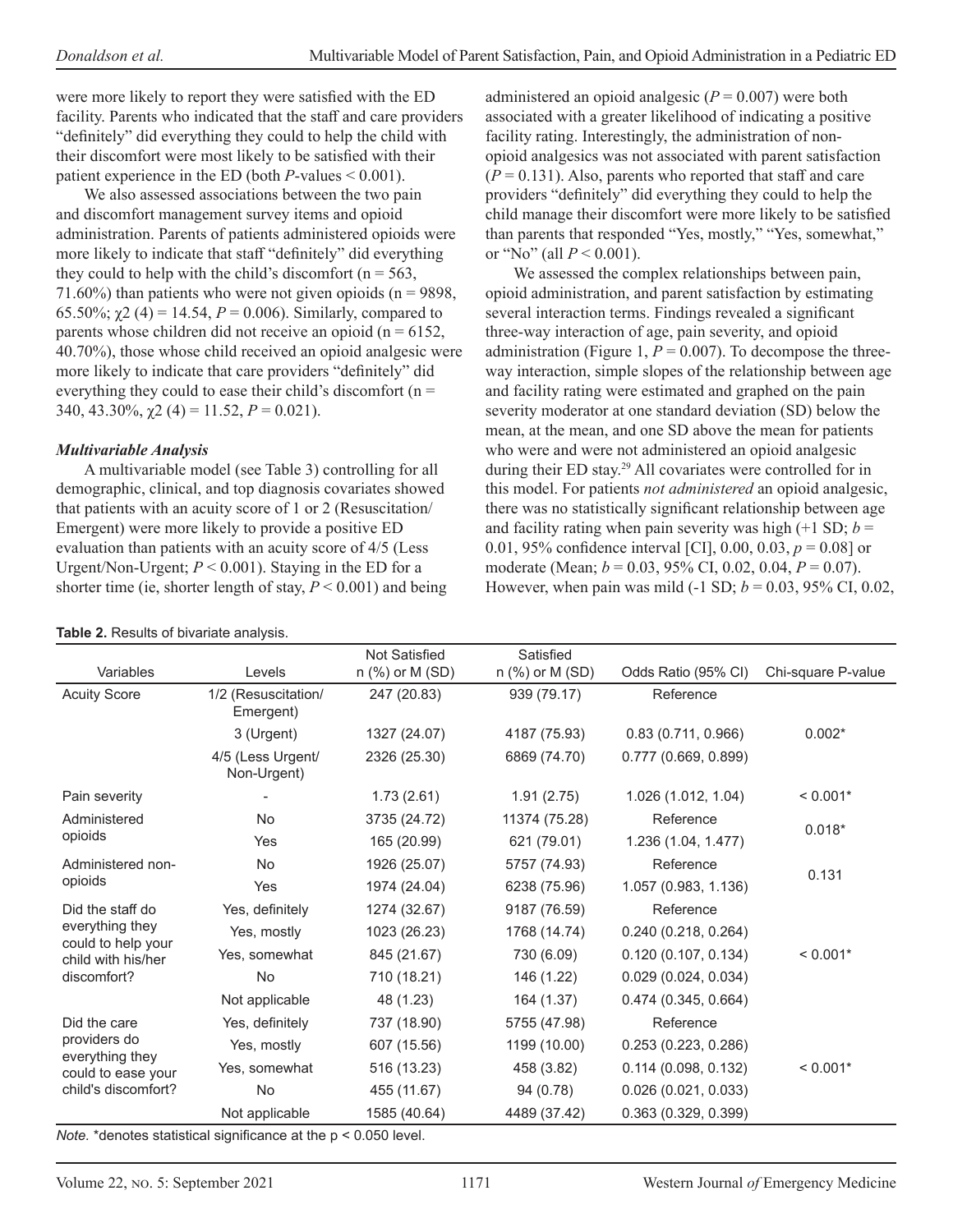0.04, *P* < 0.001) and patients did *not* receive an opioid, parents of older patients reported greater satisfaction than parents of younger patients. Specifically, for patients who did not receive an opioid, parents of older patients, expressing mild pain, were the most satisfied with their experience in the ED.

For patients who were *administered opioids*, a different pattern emerged. The relationship between age and patient experience was not statistically significant when pain was more severe (+1 SD; *b* = -0.03, 95% CI, -0.07, 0.02, *P* = 0.26). Thus, for patients experiencing higher levels of pain, patient age did not impact parent satisfaction. However, when the level of pain was mild (-1 SD; *b* = -0.11, 95% CI, -0.19, -0.02, *P* = 0.01) or moderate (Mean; *b* = -0.07, 95% CI, -0.14, -0.01,  $P = 0.02$ ) parents of younger children were more likely to provide a positive facility rating than parents of older patients. In other words, pain level did not strongly impact the parent satisfaction of the youngest patients. These patients were the most satisfied when their child received an opioid, regardless of pain severity. In contrast, pain level had an important influence on the parent satisfaction scores of the oldest patients who were given an opioid during their ED stay. The least satisfied group in this sample were parents of 17-yearold patients who were administered an opioid analgesic, despite expressing mild pain severity. For example, parents of the oldest patients (ie, 17-year-olds who were administered opioids were 9.43% more likely to provide a positive facility rating when their child was in more severe rather than mild pain (likelihood rating of 0.922 vs 0.839).

#### **DISCUSSION**

Under the conditions of this study, results from the multivariable regression model revealed that parents of patients admitted with a resuscitation or emergent acuity score were more likely satisfied with the ED facility than patients who were admitted with a less urgent or non-urgent acuity rating. A multivariable analysis controlling for demographic, clinical, and top diagnostic covariates showed that opioid analgesic administration was related with parent satisfaction in a pediatric ED setting but non-opioid analgesics were not. Specifically, parents of patients administered an opioid analgesic were more likely to provide a positive facility rating compared to parents of patients who did not receive an opioid. Further, relationships between opioid administration and parent satisfaction were shown to be multifaceted and complex, as demonstrated by the significant interaction of age, pain, and opioid administration. That is, parents of younger patients who received an opioid were the most satisfied with their quality of care, regardless of pain severity; whereas likelihood to provide a positive facility rating substantially decreased for parents of the oldest patients who were administered an opioid to manage mild pain. Additionally, it is important to emphasize that diagnosis (eg, orthopedic injury) did not impact the pattern of results shown in this study, as the regression analyses controlled for common medical aliments.

With the current opioid epidemic, rates of pediatric opioid-related overdose and death continue to increase.30 Markedly, opioid prescribing has been identified as a risk factor of later misuse<sup>31</sup> and persistent use<sup>32</sup> in pediatric patients. Emergency medicine has been recognized as one of the top five specialties that prescribe prescription opioids,<sup>5</sup> since most ED visits include the treatment of painful medical conditions.6,7 Consequently, concerns over patient satisfaction might be contributing to this epidemic,<sup>11</sup>as previous studies have supported a common belief that administering opioid analgesics will improve patient experience scores in the ED.14- <sup>16</sup> However, findings from this investigation indicate that the relationship between opioid administration and patient experience is more complex than originally believed, and depends on both the age of the patient and their level of pain. When older patients experienced severe pain and were treated with opioid analgesics, parents were satisfied with their ED experience; but, when these patients were given opioids when experiencing lower levels of pain, parents were unsatisfied with the care their child received.

The finding that opioid administration negatively impacted the patient satisfaction of parents with adolescent children admitted to the ED with lower levels of pain should be interpreted in the context of the opioid public health crisis. Studies with different samples of youth patients show that adolescence represents a transitional developmental period characterized by an increase in risky health behaviors, including illicit substance use experimentation.<sup>33,34</sup> Given the link between prescribed opioid use and later misuse shown in other studies, $31$  it seems logical to conclude that parents in this study were dissatisfied with their child's quality of care when given opioids for a milder pain condition, as exposing the patient to opioid medications in the face of milder pain could represent an unnecessary developmental risk.

This result implies that the administration of opioid medications does not always improve patient satisfaction, and that in some situations, it can actually make perceived clinical care worse. Thus, physicians should consider pain level and age when making decisions about whether to administer an opioid medication to pediatric patients. Also, from a methodological perspective, results of this study highlight the importance of examining pain, opioid use, and satisfaction simultaneously in one model, and imply that future studies should examine and control for all three variables to understand complex relationship between pain and discomfort management and patient experience.

#### **LIMITATIONS**

Findings should be interpreted in the context of several limitations. Patients in this study were admitted to the ED of a single, tertiary pediatric institution; thus, findings might not be generalizable to all pediatric ED facilities. Parent satisfaction was measured via self-report. Therefore, parent responses might be impacted by acquiescence bias. Specifically, parents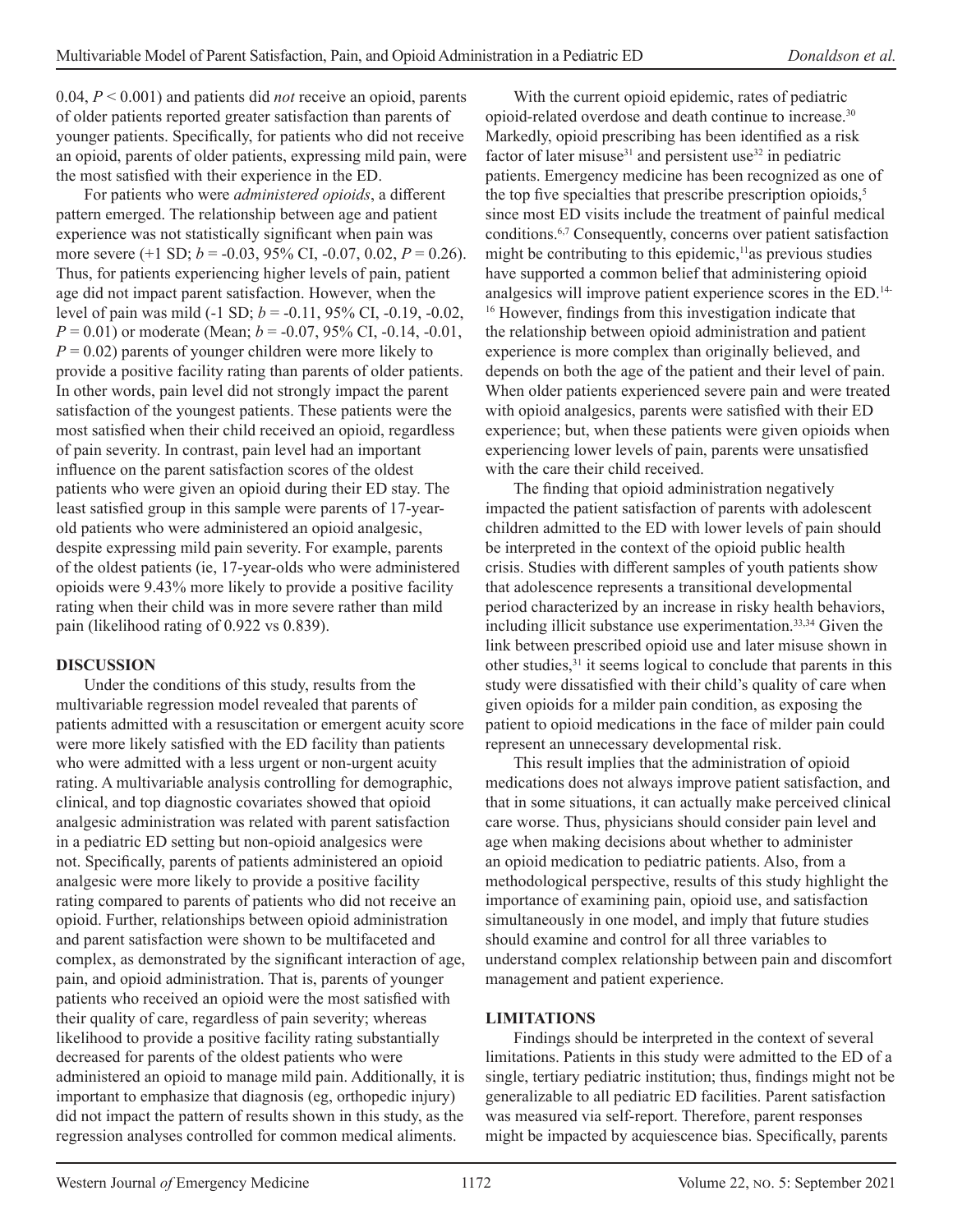#### **Table 3.** Results of multivariate analyses.

| Main Effects                                                                       | Odds Ratio (95% CI)    | P-value    |
|------------------------------------------------------------------------------------|------------------------|------------|
| Age                                                                                | 1.034 (1.022, 1.046)   | $< 0.001*$ |
|                                                                                    | 1.034 (1.022, 1.046)   | $< 0.001*$ |
| <b>Ethnicity</b>                                                                   |                        |            |
| Hispanic                                                                           | Reference              |            |
| Non-Hispanic                                                                       | 0.644(0.587, 0.706)    | $< 0.001*$ |
| Sex                                                                                |                        |            |
| Female                                                                             | Reference              |            |
| Male                                                                               | 0.9715 (0.892, 1.058)  | 0.507      |
| Low-income insurance (medicare/medi-cal)                                           |                        |            |
| No                                                                                 | Reference              |            |
| Yes                                                                                | 1.834 (1.660, 2.0260)  | $< 0.001*$ |
| <b>Acuity Score</b>                                                                |                        |            |
| 1/2 (Resuscitation/Emergent)                                                       | Reference              |            |
| 3 (Urgent)                                                                         | 0.545(0.450, 0.658)    | 0.060      |
| 4/5 (Less Urgent/Non-Urgent)                                                       | 0.545(0.450, 0.658)    | $< 0.001*$ |
| Length of stay                                                                     |                        |            |
|                                                                                    | 0.996(0.996, 0.997)    | $< 0.001*$ |
| Pain severity                                                                      |                        |            |
|                                                                                    | 1.034 (0.993, 1.076)   | 0.105      |
| Administered opioids                                                               |                        |            |
| No                                                                                 | Reference              |            |
| Yes                                                                                | 3.537 (1.458, 9.089)   | $0.007*$   |
| Administered non-opioids                                                           |                        |            |
| No                                                                                 | Reference              |            |
| Yes                                                                                | 1.053 (0.963, 1.1535)  | 0.256      |
| Did the staff do everything they could to help your child with his/her discomfort? |                        |            |
| Yes, definitely                                                                    | Reference              |            |
| Yes, mostly                                                                        | $0.304$ (0.272, 0.340) | $< 0.001*$ |
| Yes, somewhat                                                                      | 0.177(0.154, 0.203)    | $< 0.001*$ |
| No                                                                                 | 0.058(0.047, 0.071)    | $< 0.001*$ |
| Not applicable                                                                     | 0.614 (0.440, 0.872)   | $0.005*$   |
| Did the care providers do everything they could to ease your child's discomfort?   |                        |            |
| Yes, definitely                                                                    | Reference              |            |
| Yes, mostly                                                                        | 0.515(0.446, 0.596)    | $< 0.001*$ |
| Yes, somewhat                                                                      | 0.371 (0.310, 0.444)   | $< 0.001*$ |
| No                                                                                 | 0.157(0.120, 0.209)    | $< 0.001*$ |
| Not applicable                                                                     | 0.622(0.559, 0.692)    | $< 0.001*$ |
| <b>Interaction Effects</b>                                                         | Odds Ratio (95% CI)    | P-value    |
| Age x opioid administration                                                        | 0.869 (0.796, 0.947)   | $0.001*$   |
| Age x pain severity                                                                | 0.996 (0.992, 0.999)   | $0.023*$   |
| Opioid administration x pain severity                                              | 0.859 (0.718, 1.0257)  | 0.095      |
| Age x pain severity x opioid administration                                        | 1.022 (1.006, 1.038)   | $0.007*$   |

*Note*. ICD 9/10 diagnoses were controlled for in the multivariate model but are not depicted in this table to maintain conceptual clarity. \*denotes statistical significance at the p < 0.025 level.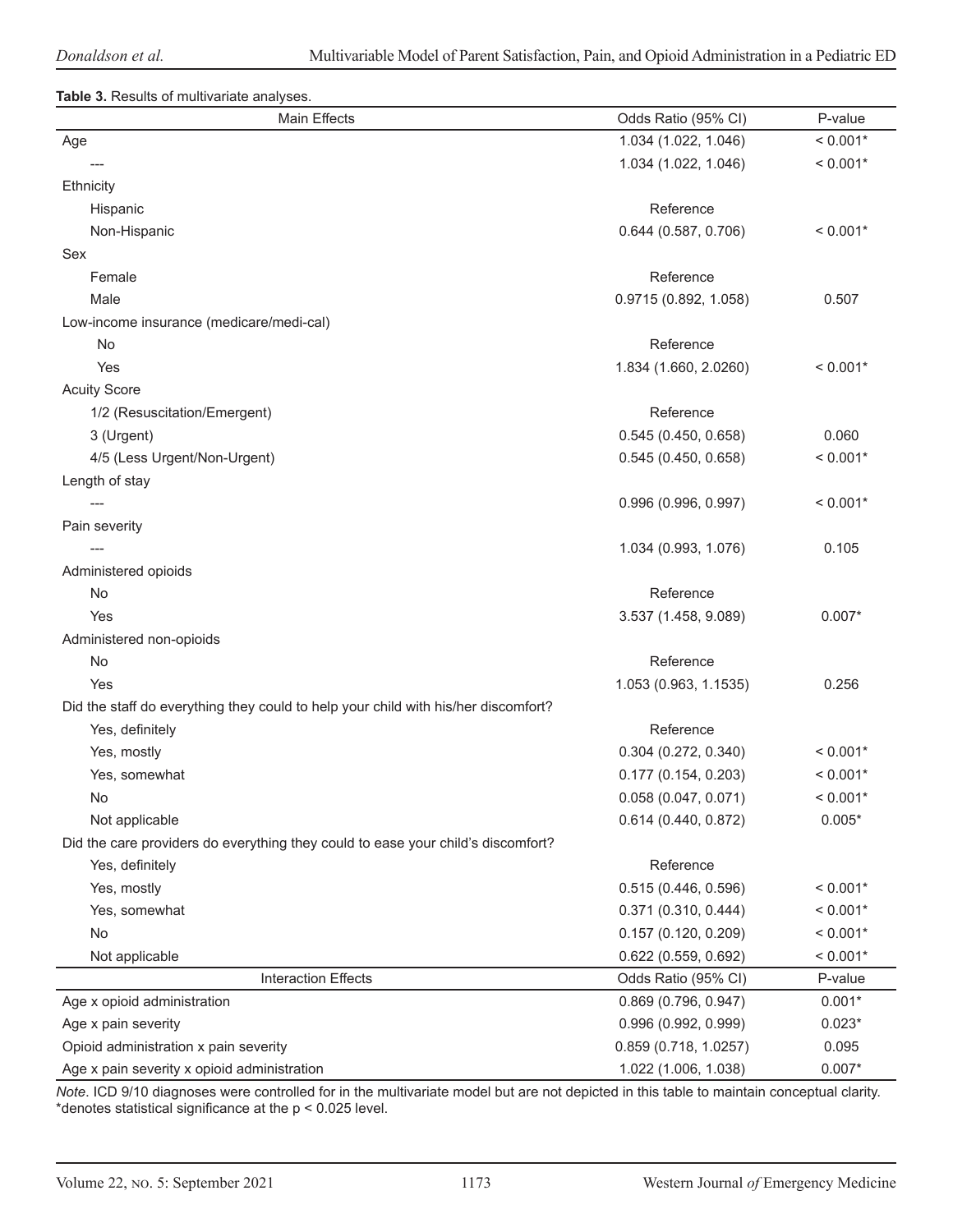

**Figure 1.** Three-way interaction of age, pain severity, and opioid administration on parent likelihood to provide a positive facility rating controlling for all other demographic, clinical, and top diagnosis covariates. Age by pain severity interactions were graphed for patients were not given an opioid (left) and for those that were administered an opioid (right).

might have felt pressure to provide a positive ED rating although the survey was conducted after the parents left the ED . Information on opioid prescribing after discharge home could not be obtained, which might have served as a confounding variable potentially impacting parent satisfaction. The response rate in this study was 28.9%, which could have biased findings. However, research suggests a small association between response rates and nonresponse bias for surveys such as the NRC health questionnaire.<sup>35</sup> Pain severity was recorded by care providers throughout the patient's ED stay; thus, there could have been some error in the way that pain was interpreted and recorded. Additionally, timeliness of analgesia administration could not be captured in this study. Future investigations might assess changes in pain from triage to discharge to understand how pain management and medication administration impacts satisfaction.

#### **CONCLUSION**

Findings from this investigation point to the multifarious nature of the relationship between pain severity, opioid administration, and parent satisfaction, and highlight a potential conflict in patient-physician interactions at the intersection of parent satisfaction and controlled substance administration. Multivariable analyses showed that parents of patients who were given opioids during their stay in the ED were more satisfied but that this relationship was also impacted by pain level and the age of the patient. Parents of older adolescent patients were dissatisfied with their ED experience when

their child received opioids to treat a milder pain condition. Although encounters in the ED can be challenging due to time limitations and physician unfamiliarity with a patient's background, our findings and the cited literature suggest that factors such as patient age, pain, acuity score, and possible risk of opioid misuse should be considered when administering opioid medications. Consequently, ED facilities might consider designing and implementing evidence-based policies and tools that help physicians quickly determine whether opioids should be administered for pain management based on the patient's characteristics and unique risk of misuse.

*Address for Correspondence*: Zeev N. Kain, MD, University of California, Irvine, Center on Stress & Health, 505 S. Main Street Suite 940, Orange, California 92868. Email: zkain@uci.edu.

*Conflicts of Interest*: By the WestJEM article submission agreement, all authors are required to disclose all affiliations, funding sources and financial or management relationships that could be perceived as potential sources of bias. Dr. Zeev N. Kain serves as a consultant for Edwards Lifesciences, Medtronic and Huron consulting and is the President of the American College of Perioperative Medicine. Study analyses and manuscript preparation was funded by support from the Kay Family Foundation, Chapman University.

*Copyright*: © 2021 Donaldson et al. This is an open access article distributed in accordance with the terms of the Creative Commons Attribution (CC BY 4.0) License. See: http://creativecommons.org/ licenses/by/4.0/